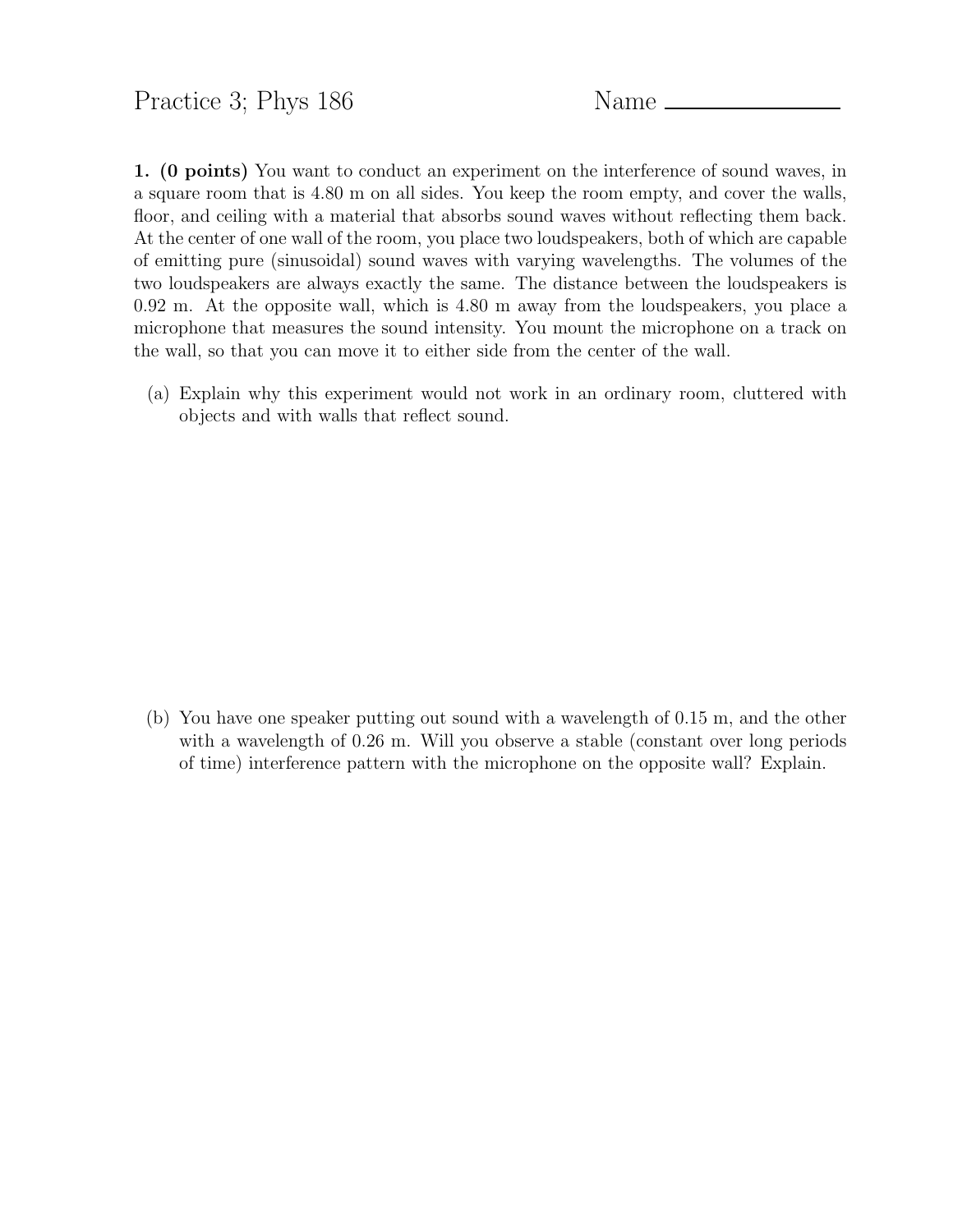(c) You now have both speakers putting out sound, in phase (peaks emitted at the same time) with the same wavelength of 0.15 m. Sketch a *qualitative* graph of sound intensity on the vertical axis vs. microphone position on the horizontal axis. The position y should vary between −2.4 m and 2.4 m. Calculate the positions along the y-axis where the intensity peaks are located, and indicate how many peaks will be seen from  $y = -2.4$  m to 2.4 m.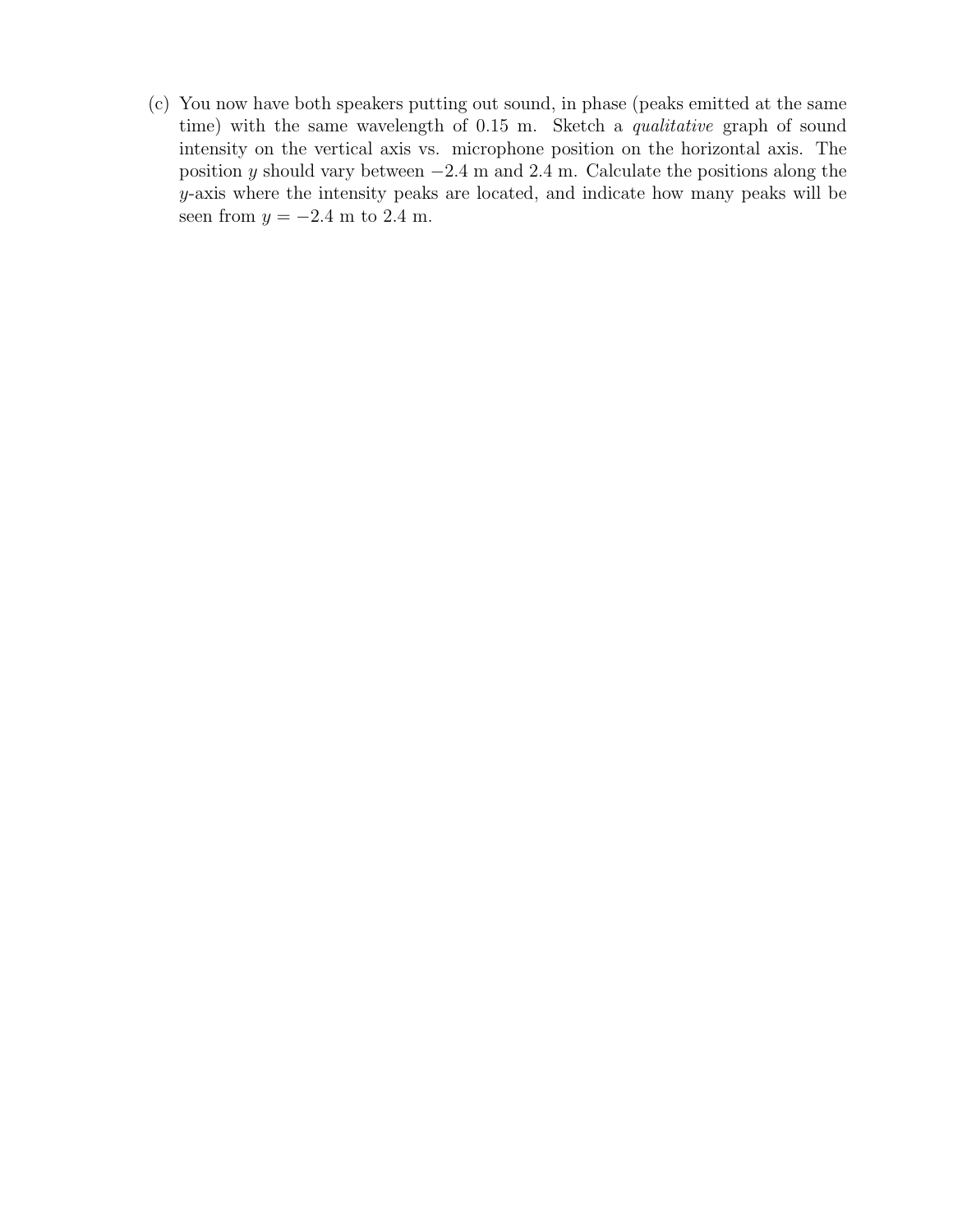2. (0 points) Electric power transmission lines are set up to minimize resistive power losses over long distances. Here is a simplified model of a circuit with a power plant, power lines, and a city consuming power. The power plant is a battery, which supplies a voltage  $V_0$  and puts out a current  $I_0$ . The power lines are a fixed resistance R. And we will represent the city as a device that simply consumes a constant power,  $P_c$ .



- (a) The power supplied by the battery is  $P_0 = V_0 I_0$ . Show that this is so, using the relationship of voltage to charge q and energy difference  $\Delta U_E$ , and the relationship of current to charge q and time  $\Delta t$ .
- (b) In the circuit above, the power supplied by the battery is  $P_0 > P_c$ . Show that the power lost to dissipation by R becomes smaller as  $V_0$  becomes larger. Hence power lines operate at very high voltages to minimize the loss.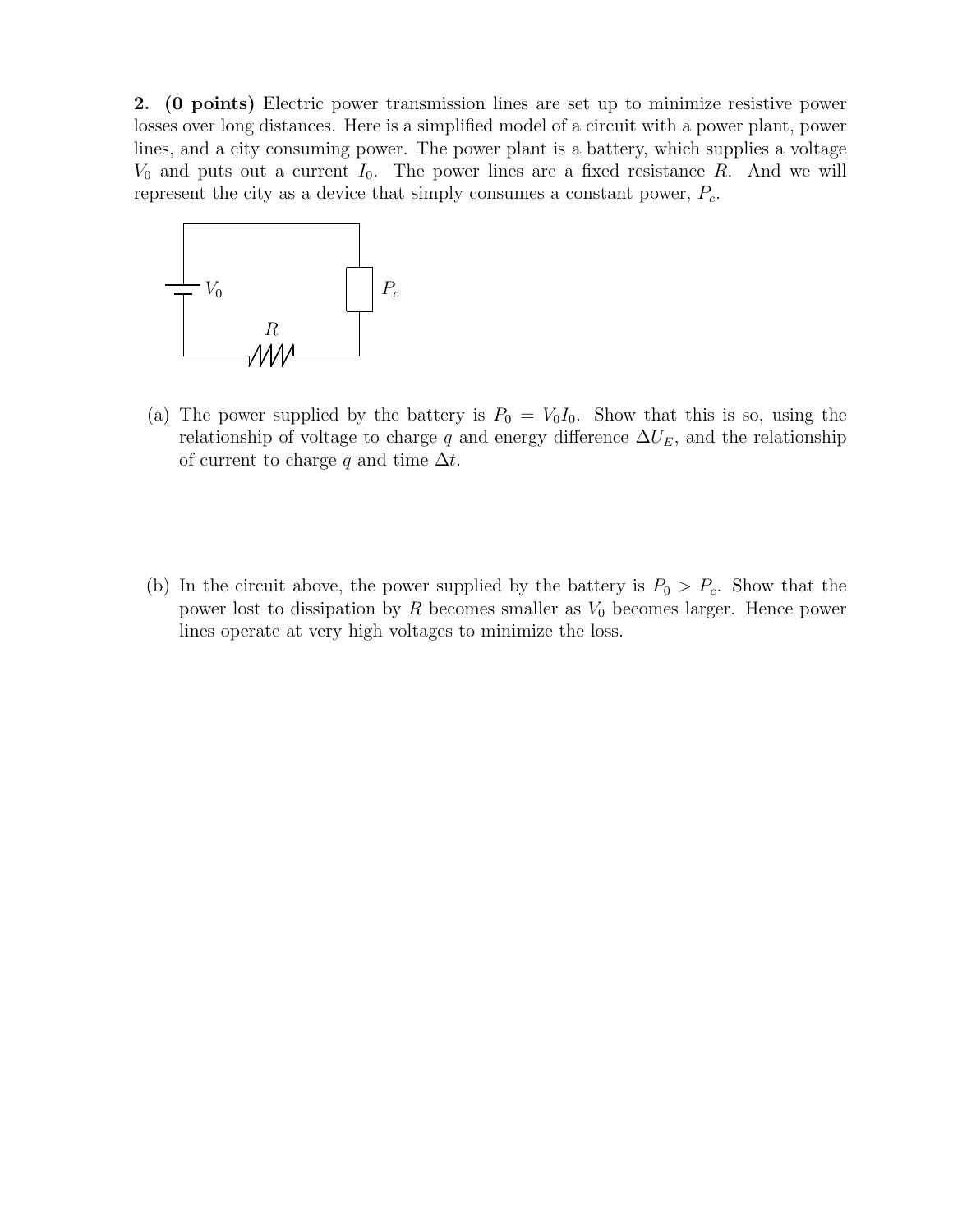**3.** (0 points) If you have a glass of water with a mass  $m_1$  and volume  $V_1$ , and another with mass  $m_2$  and volume  $V_2$ , and you combine them, you get a total mass of  $m_1 + m_2$  and a total volume of  $V_1 + V_2$ .

Let's define the volume of a black hole as the volume within the sphere with the radius r we calculated in class for the event horizon a black hole of mass m. In that case, let's say we have a black hole with a mass  $m_1$  and volume  $V_1$ , and another with mass  $m_2$  and volume  $V_2$ , and these black holes merge. Will the total mass of the new black hole be less than, equal, or greater than  $m_1 + m_2$ ? Will the total volume be less than, equal, or greater than  $V_1 + V_2$ ?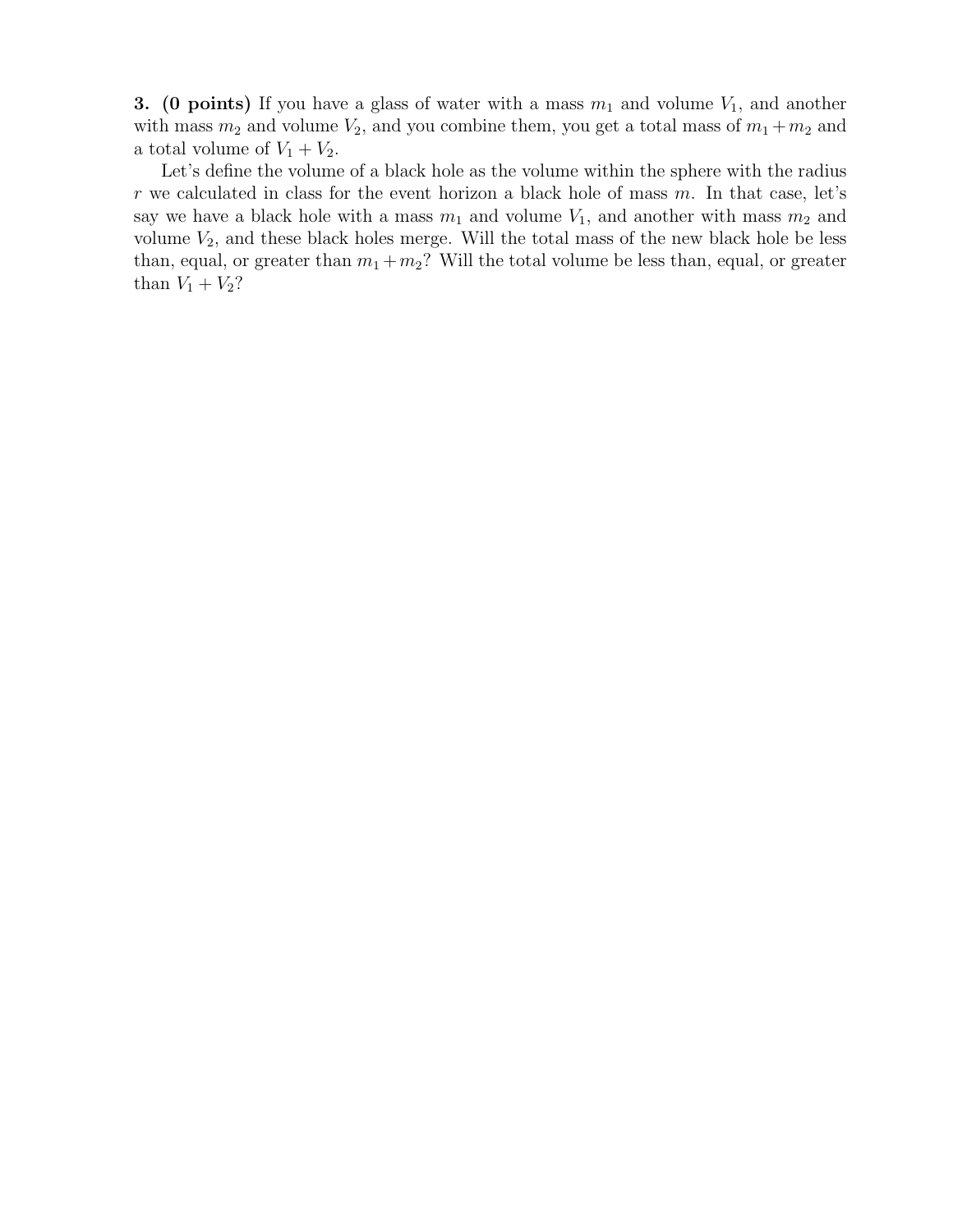4. (0 points) You have a radioactive sample that is a mixture of an  $\alpha$ -emitter and a β-emitter. The α-emitting isotope contributes an initial activity of 10.0 counts/second, and has a half-life of 1.0 day. The  $\beta$ -emitting isotope initially contributes 5 counts/second, and has a half-life of 10.0 days.

(a) On the following graph, sketch the  $\alpha$ ,  $\beta$ , and total activity values vs time. Find exact activities for all three  $(\alpha, \beta, \text{total})$  for days 1, 5, and 10.



(b) The shape of this total activity graph is different than what you would get if you had a pure  $\alpha$  or pure  $\beta$ -emitter. How so? Explain using the appropriate math.